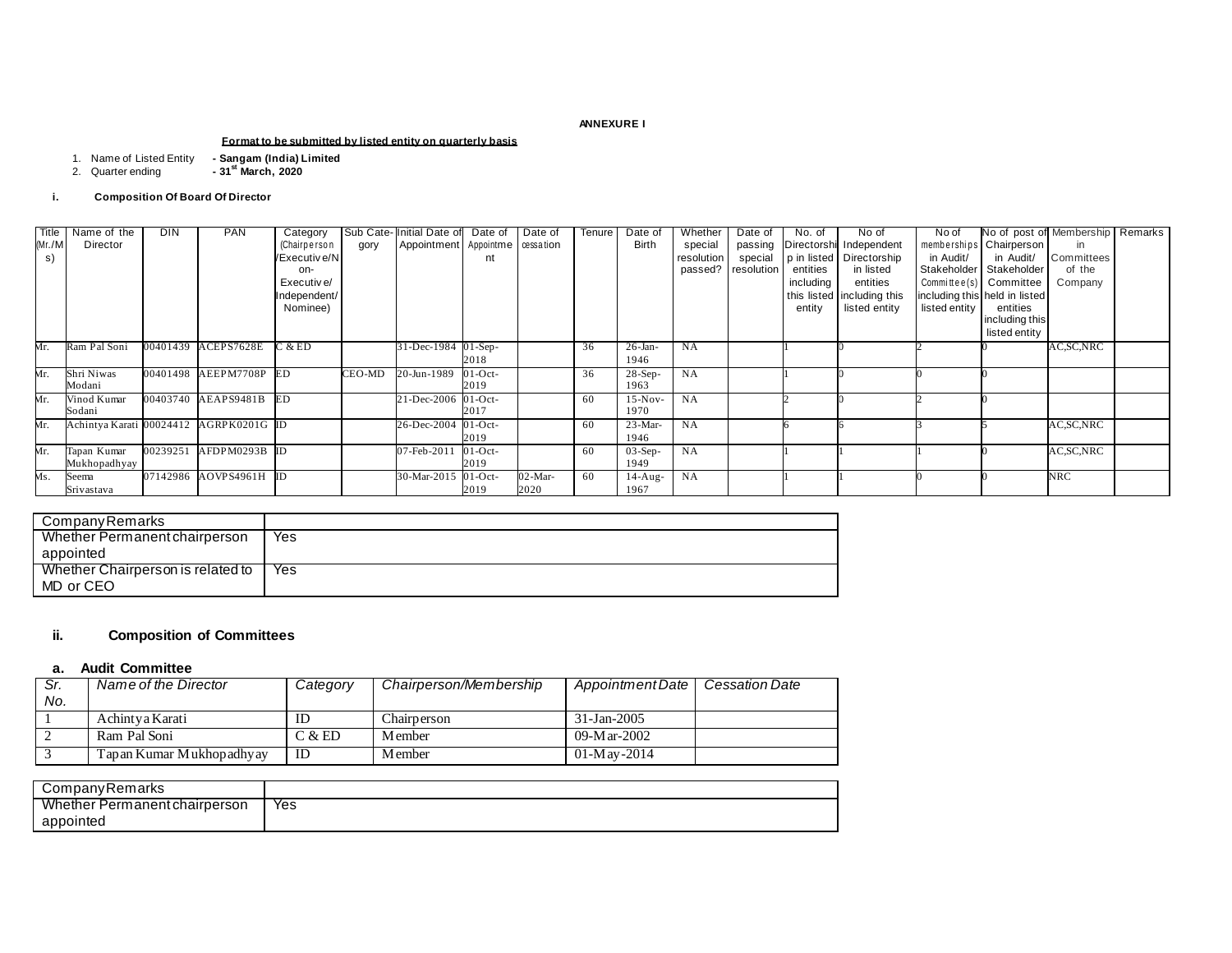# **b. Stakeholders Relationship Committee**

| Sr.<br>No. | Name of the Director     | Category | Chairperson/Membership | Appointment Date  | Cessation Date |
|------------|--------------------------|----------|------------------------|-------------------|----------------|
|            | Achintya Karati          | ID       | Chairperson            | $31 - Jan - 2005$ |                |
|            | Ram Pal Soni             | C & E D  | M ember                | 09-M ar-2002      |                |
|            | Tapan Kumar Mukhopadhyay | ID       | M ember                | 29-Jan-2020       |                |

| CompanyRemarks                |     |
|-------------------------------|-----|
| Whether Permanent chairperson | Yes |
| appointed                     |     |

# **c. Risk Management Committee**

| <b>n</b> .,<br>، اب | Name of the Director | <i>Category</i> | Chairperson/Membership | . .<br>Appointment Date | <i><b>Cessation Date</b></i> |
|---------------------|----------------------|-----------------|------------------------|-------------------------|------------------------------|
| No.                 |                      |                 |                        |                         |                              |

| CompanyRemarks                |  |
|-------------------------------|--|
| Whether Permanent chairperson |  |
| appointed                     |  |

# **d. Nomination and Remuneration Committee**

| Sr. | Name of the Director     | Category | Chairperson/Membership | Appointment Date  | <b>Cessation Date</b> |
|-----|--------------------------|----------|------------------------|-------------------|-----------------------|
| No. |                          |          |                        |                   |                       |
|     | Achintya Karati          | ID       | Chairperson            | 31-Jan-2005       |                       |
|     | Ram Pal Soni             | C & ED   | M ember                | 09-M ar-2002      |                       |
|     | Tapan Kumar Mukhopadhyay | ID       | M ember                | $01-M$ ay $-2014$ |                       |
|     | Seema Srivastava         | ID       | <b>M</b> ember         | $29 - Jan - 2020$ | 02-M ar-2020          |

| CompanyRemarks                |     |
|-------------------------------|-----|
| Whether Permanent chairperson | Yes |
| appointed                     |     |

# iii. **Meeting of Board of Directors**

| Date(s) of Meeting<br>(if any) in the<br>previous quarter | Date(s) of Meeting<br>(if any) in the<br>relevant quarter | Whether<br>reauirement of<br>Quorum met | Number of<br>Directors present | Number of Independent<br>Directors present |
|-----------------------------------------------------------|-----------------------------------------------------------|-----------------------------------------|--------------------------------|--------------------------------------------|
| 23-Oct-2019                                               | 29-Jan-2020                                               | Yes                                     |                                |                                            |

| CompanyRemarks                  |     |
|---------------------------------|-----|
| Maximum gap between any two     | -97 |
| consecutive (in number of days) |     |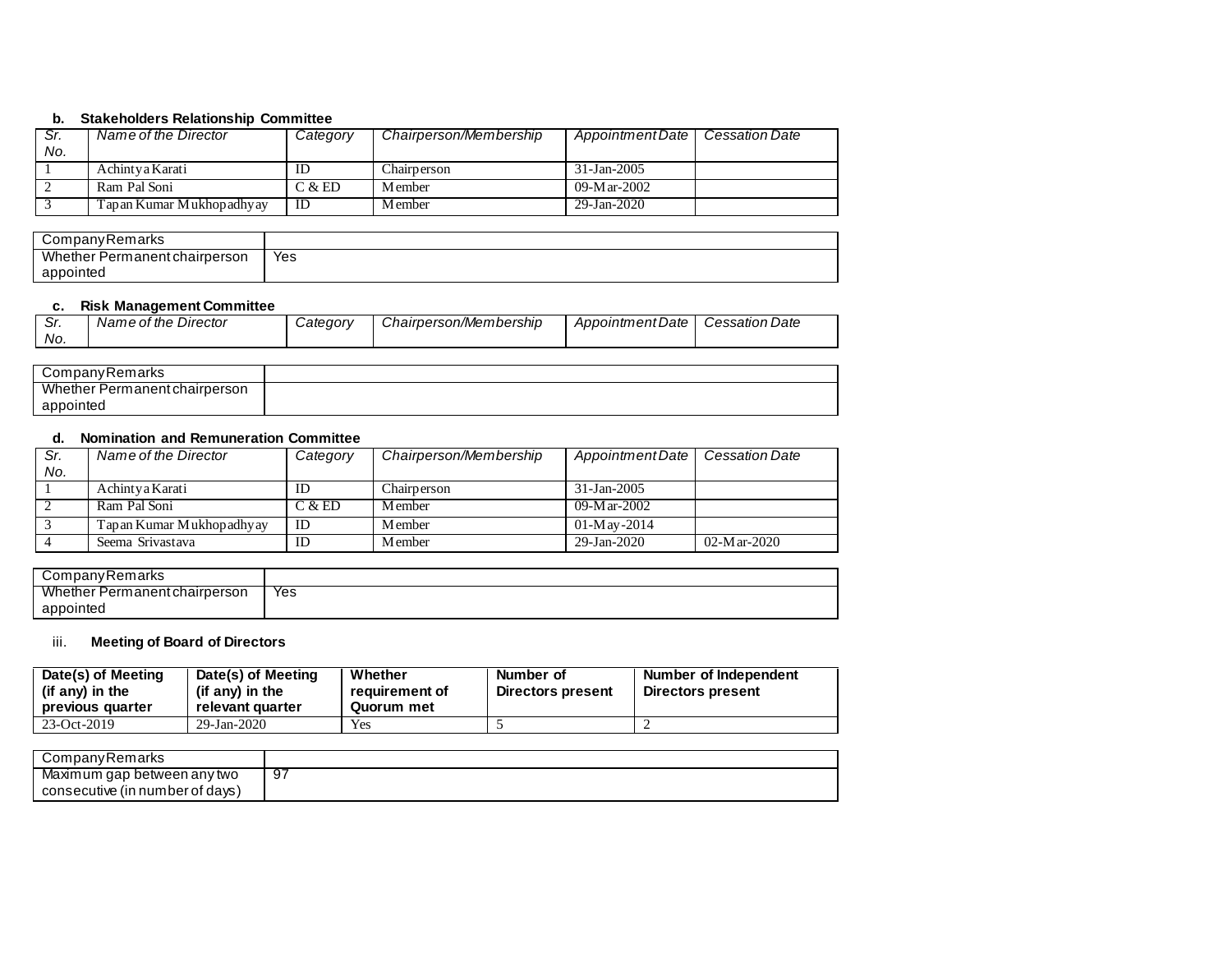### iv. **Meeting of Committees**

| Name of the<br><b>Committee</b> | Date(s) of meeting<br>during of the<br>committee in the<br>previous quarter | Date(s) of meeting<br>of the committee<br>in the relevant<br>quarter | Whether<br>requirement of<br>Quorum met<br>(Yes/No) | Number of<br><b>Directors</b><br>present | Number of<br>independent<br>directors present |
|---------------------------------|-----------------------------------------------------------------------------|----------------------------------------------------------------------|-----------------------------------------------------|------------------------------------------|-----------------------------------------------|
| <b>Audit Committee</b>          | 23-Oct-2019                                                                 |                                                                      | Yes                                                 |                                          |                                               |
| <b>Audit Committee</b>          |                                                                             | 29-Jan-2020                                                          | Yes                                                 |                                          |                                               |
| <b>Stakeholders</b>             | 23-Oct-2019                                                                 |                                                                      | Yes                                                 | 2                                        |                                               |
| <b>Relationship Committee</b>   |                                                                             |                                                                      |                                                     |                                          |                                               |
| <b>Stakeholders</b>             |                                                                             | 29-Jan-2020                                                          | Yes                                                 | $\gamma$                                 |                                               |
| <b>Relationship Committee</b>   |                                                                             |                                                                      |                                                     |                                          |                                               |

| CompanyRemarks                  |    |
|---------------------------------|----|
| Maximum gap between any two     | 97 |
| consecutive (in number of days) |    |
| [Only for Audit Committee]      |    |

### v. **Related PartyTransactions**

| <b>Subject</b>                                          | <b>Compliance status</b><br>(Yes/No/NA) | Remark |
|---------------------------------------------------------|-----------------------------------------|--------|
| Whether prior approval of audit committee obtained      | Yes                                     |        |
| Whether shareholder approval obtained for material RPT  | Not Applicable                          |        |
| Whether details of RPT entered into pursuant to omnibus | Yes                                     |        |
| approval have been reviewed by Audit Committee          |                                         |        |

| Disclosure of notes on related  |  |
|---------------------------------|--|
| party transactions and          |  |
| Disclosure of notes of material |  |
| related party transactions      |  |

#### **VI. Affirmations**

- 1. The composition of Board of Directors is in terms of SEBI (Listing obligations and disclosure requirements) Regulations, 2015. **Yes**
- 2. The composition of the following committees is in terms of SEBI(Listing obligations and disclosure requirements) Regulations, 2015
	- a. Audit Committee **Yes**
	- b. Nomination & remunerationcommittee **Yes**
	- c. Stakeholders relationship committee **Yes**
	- d. Risk management committee (applicable to the top 100 listed entities) **- Not applicable**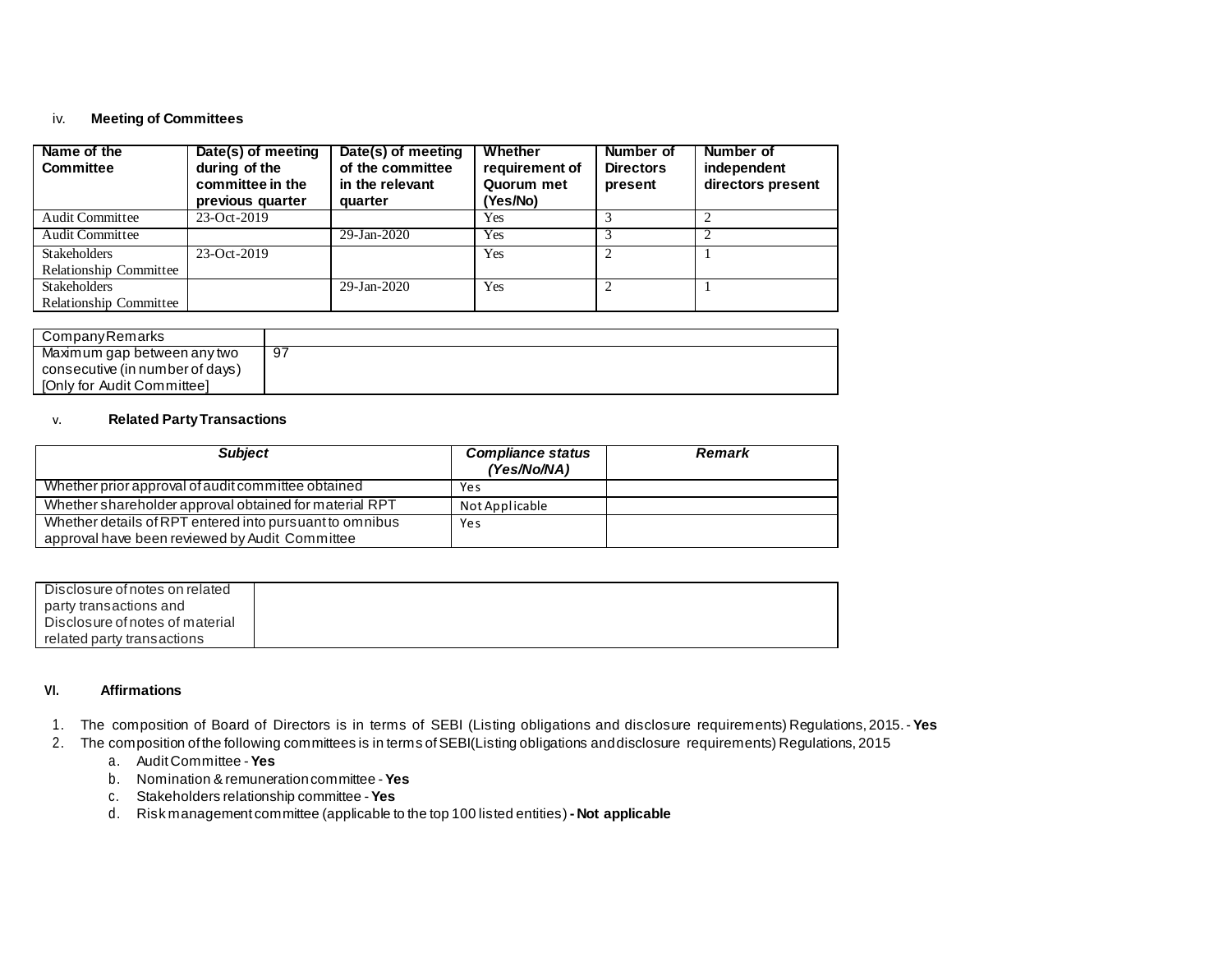- 3. The committee members have been made aware of their powers, role and responsibilities as specified in SEBI(Listing obligations anddisclosurerequirements) Regulations, 2015. **- Yes**
- 4. The meetings of the board of directors and the above committees have been conducted in the manner as specified in SEBI (Listing obligations and disclosure requirements) Regulations, 2015.**- Yes**
- 5. a. This report and/or the report submitted in the previous quarter has been placed before Board of Directors.**- Yes** b. Any comments/observations/advice of Board of Directors may be mentioned here:

**%affirmComments%**

**Name : %affirmName% Designation : %affirmDesignation%**

### **ANNEXURE II**

### Format to be submitted by listed entity at the end of the financial year (for the whole of financial year)

| I. Disclosure on website in terms of Listing Regulations         |                             |                |                     |  |  |
|------------------------------------------------------------------|-----------------------------|----------------|---------------------|--|--|
| <b>Item</b>                                                      | <b>Compliance</b><br>status | Company Remark | Website             |  |  |
| As per regulation 46(2) of the LODR:                             |                             |                |                     |  |  |
| Details of business                                              | Yes                         |                | www.sangamgroup.com |  |  |
| Terms and conditions of appointment of                           | Yes                         |                | www.sangamgroup.com |  |  |
| Composition of various committees of board of                    | Yes                         |                | www.sangamgroup.com |  |  |
| Code of conduct of board of directors and senior <sup>Yes</sup>  |                             |                | www.sangamgroup.com |  |  |
| Details of establishment of vigil mechanism/                     | Yes                         |                | www.sangamgroup.com |  |  |
| Criteria of making payments to non-executive                     | Yes                         |                | www.sangamgroup.com |  |  |
| Policy on dealing with related party transactions                | Yes                         |                | www.sangamgroup.com |  |  |
| Policy for determining 'material' subsidiaries                   | Yes                         |                | www.sangamgroup.com |  |  |
| Details of familiarization programs imparted to                  | Yes                         |                | www.sangamgroup.com |  |  |
| Email address for grievance redressal and other $\gamma_{es}$    |                             |                | www.sangamgroup.com |  |  |
| relevant details entity who are responsible for                  |                             |                |                     |  |  |
| Contact information of the designated officials of Yes           |                             |                | www.sangamgroup.com |  |  |
| <b>Financial results</b>                                         | Yes                         |                | www.sangamgroup.com |  |  |
| Shareholding pattern                                             | Yes                         |                | www.sangamgroup.com |  |  |
| Details of agreements entered into with the                      | Not Applicable              |                |                     |  |  |
| media companies and/or their associates                          |                             |                |                     |  |  |
| Schedule of analystor institutional investor meet Not Applicable |                             |                |                     |  |  |
| and presentations madeby the listed entity to                    |                             |                |                     |  |  |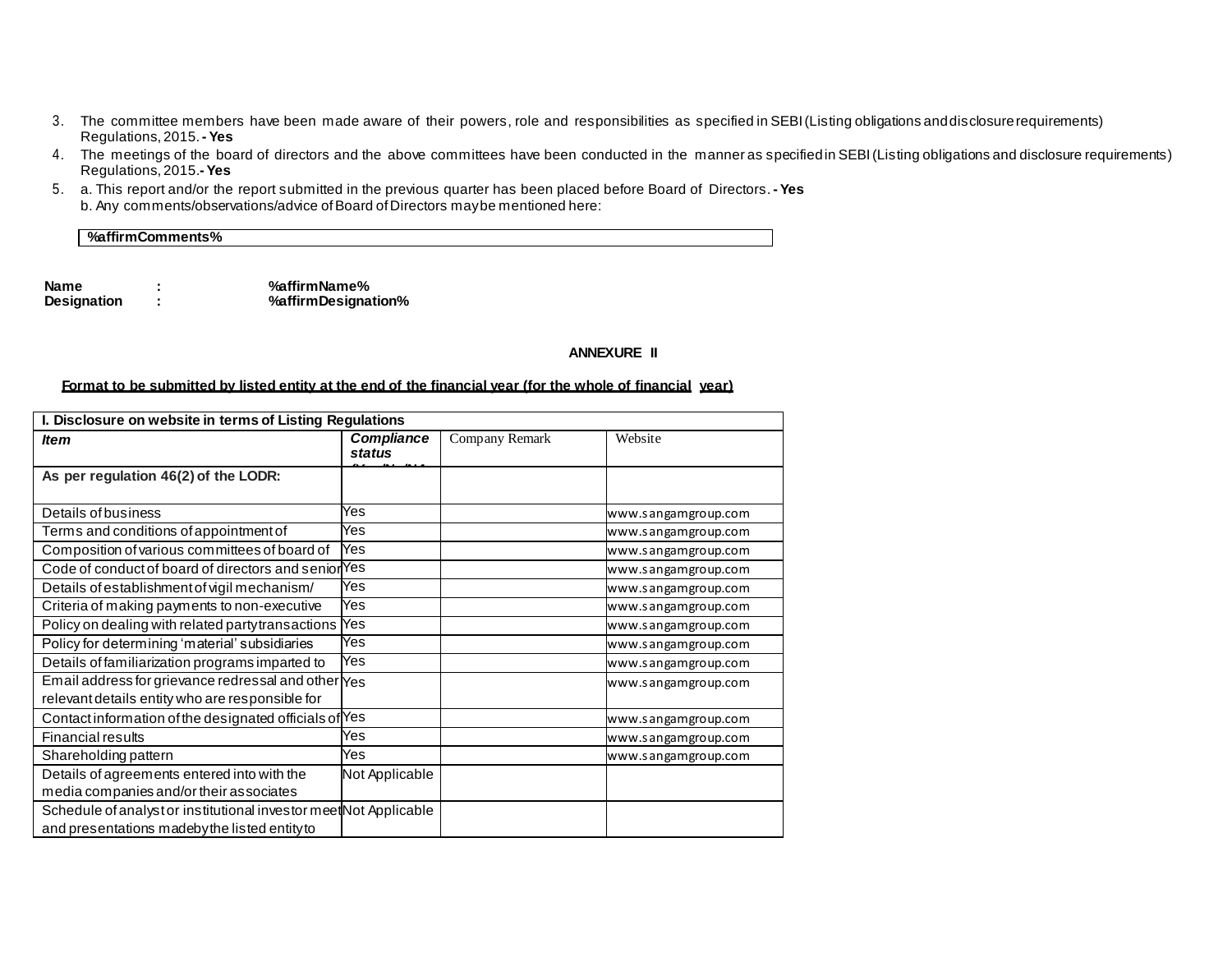| New name and the old name of the listed entity                                                  |                   | Not Applicable       |                          |        |                     |
|-------------------------------------------------------------------------------------------------|-------------------|----------------------|--------------------------|--------|---------------------|
| Advertisements as per regulation 47(1)<br>Yes                                                   |                   |                      |                          |        | www.sangamgroup.com |
| Credit rating or revision in credit rating obtained<br>Yes                                      |                   |                      |                          |        | www.sangamgroup.com |
| Separate audited financial statements of each<br>Yes                                            |                   |                      |                          |        | www.sangamgroup.com |
| As per other regulations of the LODR:                                                           |                   |                      |                          |        |                     |
| Whether companyhas provided information                                                         |                   |                      |                          |        | www.sangamgroup.com |
| under separate section on its website as per                                                    | Yes               |                      |                          |        |                     |
| Regulation 46(2)                                                                                |                   |                      |                          |        |                     |
| Materiality Policy as per Regulation 30                                                         | Yes               |                      |                          |        | www.sangamgroup.com |
| Dividend Distribution policy as per Regulation                                                  | Yes               |                      |                          |        | www.sangamgroup.com |
| It is certified that these contents on the website                                              | Yes               |                      |                          |        | www.sangamgroup.com |
| <b>Il Annual Affirmations</b>                                                                   |                   |                      |                          |        |                     |
| <b>Particulars</b>                                                                              |                   |                      | <b>Regulation Number</b> | Compli | Company             |
|                                                                                                 |                   |                      |                          | ance   | Remark              |
|                                                                                                 |                   |                      |                          | status |                     |
| Independent director(s) have been appointed in<br>terms of specified criteria of 'independence' |                   | $16(1)(b)$ & $25(6)$ |                          |        |                     |
| and/or 'eligibility'                                                                            |                   |                      |                          | Yes    |                     |
|                                                                                                 |                   |                      |                          |        |                     |
| <b>Board composition</b>                                                                        | $17(1), 17(1A)$ & |                      | Yes                      |        |                     |
|                                                                                                 |                   | 17(1B)               |                          |        |                     |
| Meeting of Board of directors                                                                   |                   | 17(2)                |                          | Yes    |                     |
| Quorum of Board meeting                                                                         |                   | 17(2A)               |                          | Yes    |                     |
| <b>Review of Compliance Reports</b>                                                             |                   | 17(3)                |                          | Yes    |                     |
| Plans for orderly succession for                                                                |                   | 17(4)                |                          | Yes    |                     |
| appointments                                                                                    |                   |                      |                          |        |                     |
| Code of Conduct                                                                                 |                   | 17(5)                |                          | Yes    |                     |
| Fees/compensation                                                                               |                   | 17(6)                |                          | Yes    |                     |
| Minimum Information                                                                             |                   | 17(7)                |                          | Yes    |                     |
| Compliance Certificate                                                                          |                   | 17(8)                |                          | Yes    |                     |
| Risk Assessment & Management                                                                    |                   | 17(9)                |                          | Yes    |                     |
| Performance Evaluation of Independent                                                           |                   | 17(10)               |                          | Yes    |                     |
| <b>Directors</b>                                                                                |                   |                      |                          |        |                     |
| Recommendation of Board                                                                         |                   | 17(11)               |                          | Yes    |                     |
| Maximum number of directorship                                                                  |                   | 17A                  |                          | Yes    |                     |
| <b>Composition of Audit Committee</b>                                                           |                   | 18(1)                |                          | Yes    |                     |
| Meeting of Audit Committee                                                                      |                   | 18(2)                |                          | Yes    |                     |
| Composition of nomination & remuneration                                                        |                   | $19(1)$ & (2)        |                          | Yes    |                     |
| committee                                                                                       |                   |                      |                          |        |                     |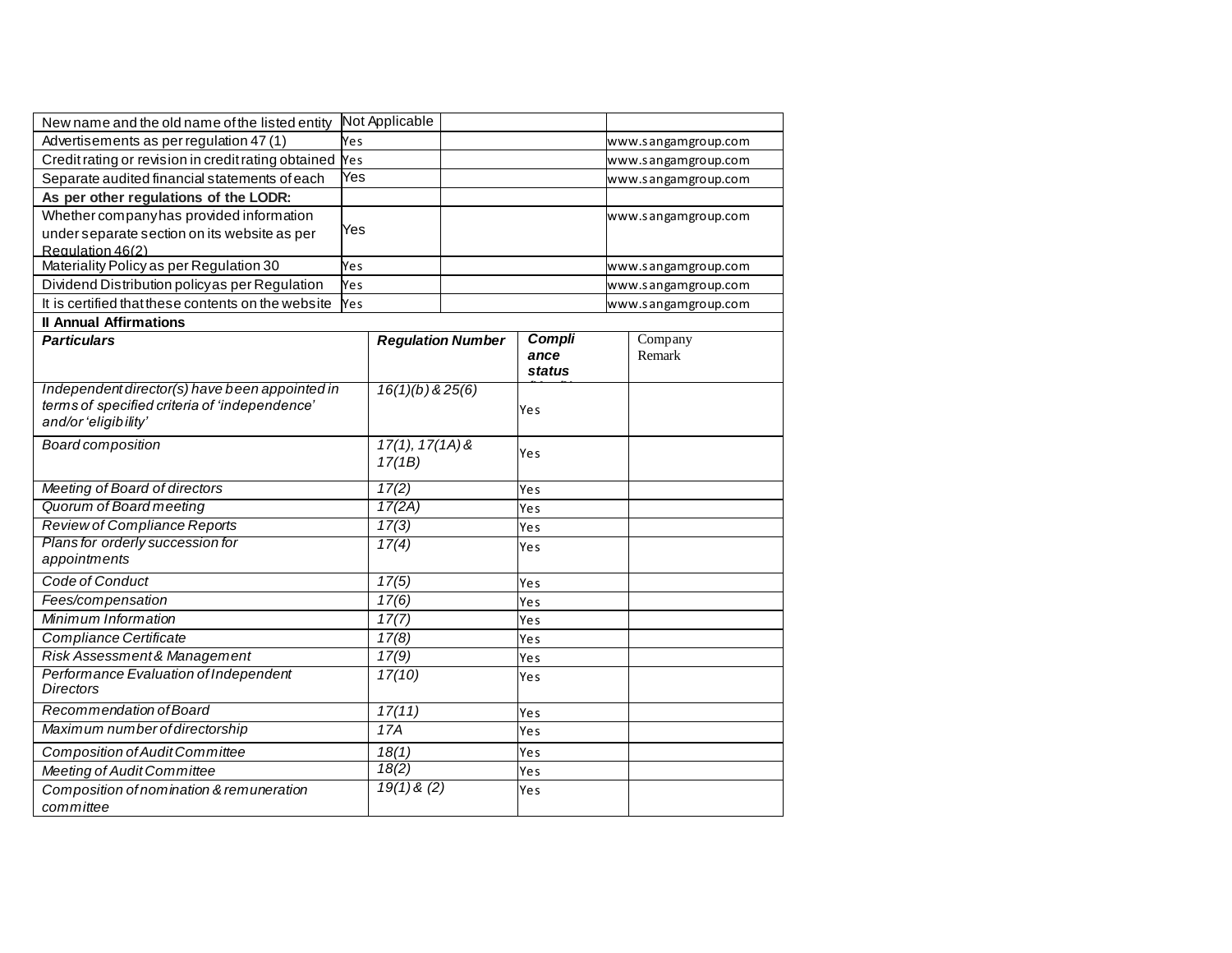| Quorum of Nomination and Remuneration<br>Committee meeting                                                              | 19(2A)                          | Yes            |
|-------------------------------------------------------------------------------------------------------------------------|---------------------------------|----------------|
| Meeting of nomination & remuneration<br>committee                                                                       | 19(3A)                          | Yes            |
| Composition of Stakeholder Relationship<br>Committee                                                                    | 20(1), 20(2) and<br>20(2A)      | Yes            |
| Meeting of stakeholder relationship committee                                                                           | 20(3A)                          | Yes            |
| Composition and role of risk management<br>committee                                                                    | 21(1), (2), (3), (4)            | Not Applicable |
| Meeting of Risk Management Committee                                                                                    | 22                              | Not Applicable |
| Vigil Mechanism                                                                                                         | $\overline{22}$                 | Yes            |
| Policy for related party Transaction                                                                                    | 23(1), (1A), (5), (6),          | Yes            |
| Prior or Omnibus approval of Audit Committee<br>for all related party transactions                                      | 23(2), (3)                      | Yes            |
| Approval for material related party transactions                                                                        | 23(4)                           | Not Applicable |
| Disclosure of related party transactions on<br>consolidated basis                                                       | 23(9)                           | Yes            |
| Composition of Board of Directors of unlisted<br>material Subsidiary                                                    | 24(1)                           | Not Applicable |
| Other Corporate Governance requirements<br>with respect to subsidiary of listed entity                                  | $24(2), (3), (4), (5)$ &<br>(6) | Yes            |
| Annual Secretarial Compliance Report                                                                                    | 24(A)                           | Yes            |
| Alternate Director to Independent Director                                                                              | 25(1)                           | Not Applicable |
| <b>Maximum Tenure</b>                                                                                                   | 25(2)                           | Yes            |
| Meeting of independent directors                                                                                        | $25(3)$ & $(4)$                 | Yes            |
| Familiarization of independent directors                                                                                | 25(7)                           | Yes            |
| Declaration from Independent Director                                                                                   | $25(8)$ & $(9)$                 | Yes            |
| D & O Insurance for Independent Directors                                                                               | 25(10)                          | Not Applicable |
| Memberships in Committees                                                                                               | 26(1)                           | Yes            |
| Affirmation with compliance to code of conduct<br>from members of Board of Directors and<br>Senior management personnel | 26(3)                           | Yes            |